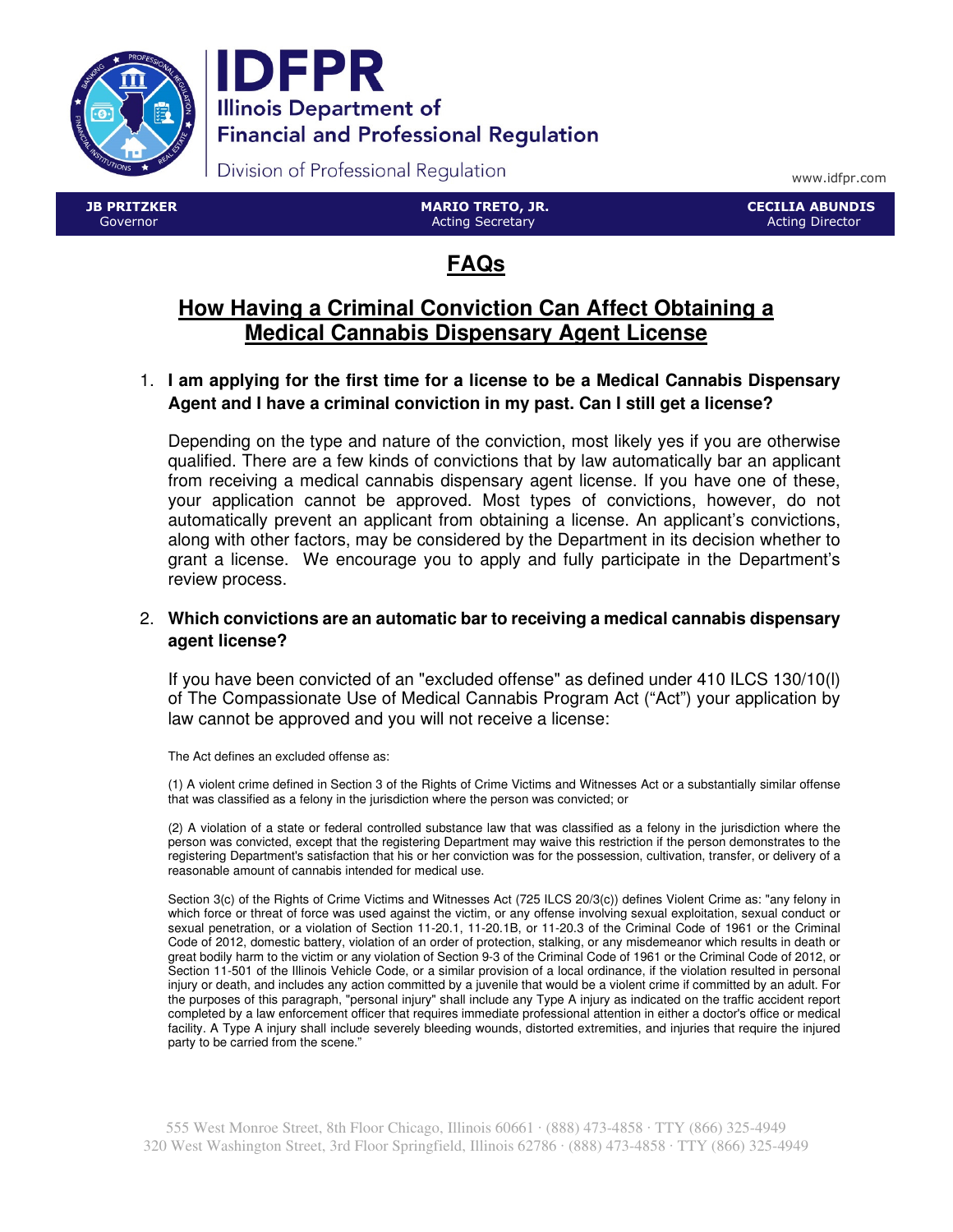3. **Where can I find the date of my conviction?** You must contact the courthouse in the place where the conviction occurred and request a certified copy. IDFPR is not permitted to provide a copy of your criminal history record to you.

## 4. **Which charges will the Department consider when determining whether an applicant qualifies for a medical cannabis dispensary agent license?**

If you were charged with any criminal offense in any state or federal court, you must disclose on your application those charges however, your disclosure is not an automatic bar to obtaining a license.

If the charges were dismissed, you are **NOT** required to disclose them on your application **unless** the charges were related to:

- the possession, manufacture, or delivery of a controlled substance;
- selling alcohol to a minor;
- theft:
- fraud;
- dishonesty;
- or any criminal offense that would be included as an "excluded offense" under 410 ILCS 130/10(l) of the Compassionate Use of Medical Cannabis Program Act ("Act").

## 5. **Which convictions will the Department not consider when determining whether an applicant qualifies for a medical cannabis dispensary agent license?**

You are **NOT** required to notify the Department of these convictions:

- Traffic offenses (except driving under the influence and reckless homicide)
- Trespass (excluding felony trespass)
- Vandalism
- Convictions that have been expunged, sealed, vacated, or reversed by the court or a juvenile conviction/disposition.

## 6. **I have a juvenile conviction in my past, or an adult conviction that has since been expunged, sealed, vacated, or reversed by the court. Should I disclose these convictions to the Department?**

No. Individuals applying for a Medical Cannabis Dispensary Agent license should not disclose to the Department any adult convictions that have been expunged, sealed, vacated, or reversed by the court, or any juvenile convictions/dispositions.

## 7. **I have a conviction in my past and have submitted my application. What can I expect next?**

The Department may contact you to request additional information or request an informal conference to discuss your past conviction. If you have a conviction that qualifies for review under the law, you will receive a document called a "Notice of Intent to Deny Licensure." This document is the first step in the conviction review process. **This Notice**